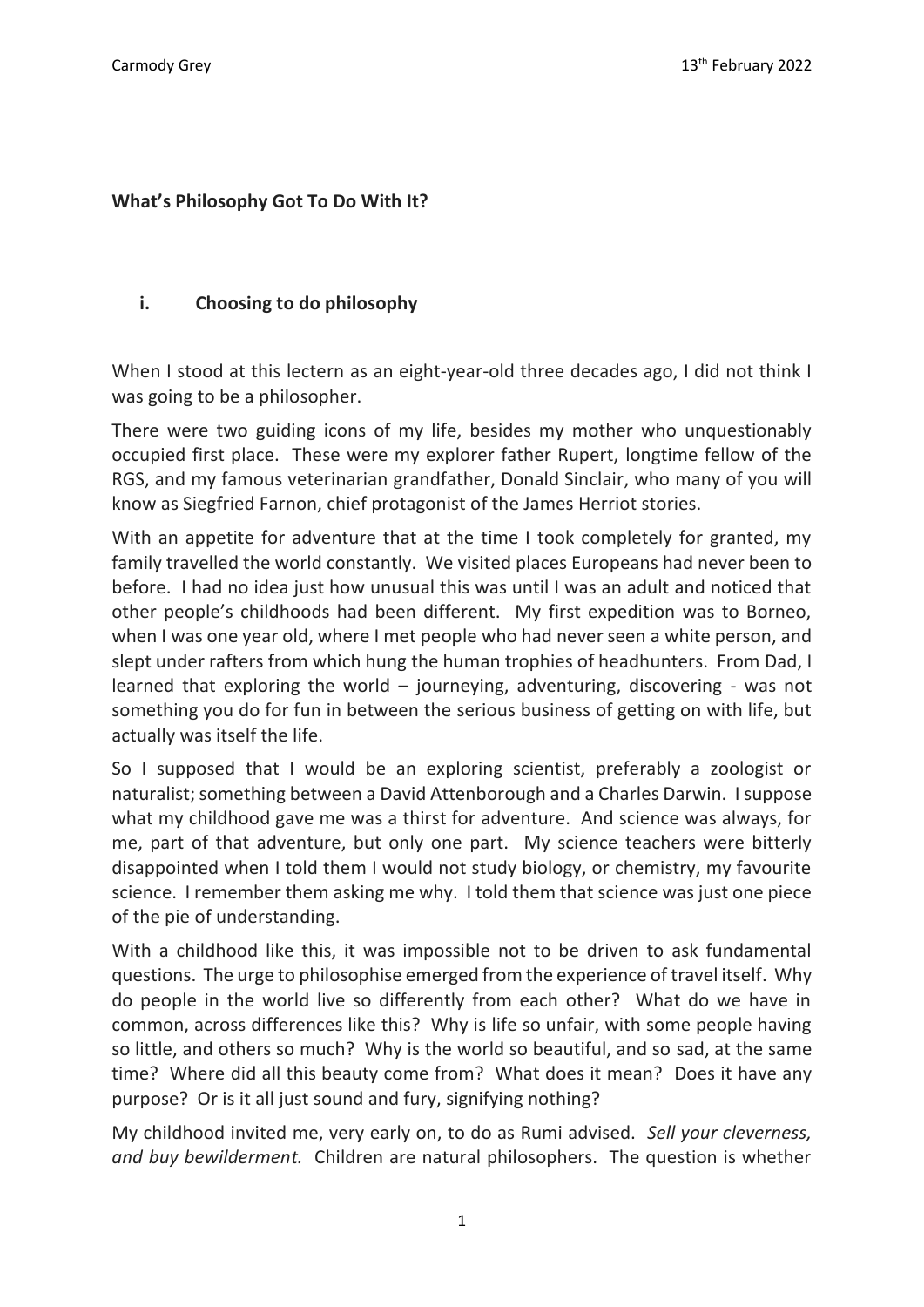we can stay one as we grow up. I think one is a philosopher if one goes on selling one's cleverness, and buying bewilderment.

As I got into my teens, I noticed that people had been asking my questions already for a long time. Brilliant minds had deliberated for centuries about what the right way is of asking these questions, and what the right methods are for trying to answer them. I realised I could apprentice myself to those minds, to those traditions. So I did.

# **ii. Walking Towards a Cliff**

A few years after these pictures were taken, when I was about 12, I heard for the first time about climate change. I was sitting in my geography classroom. The teacher drew a greenhouse on the board. He put a little picture of the earth inside it. He inscribed a face on the earth. Then he drew drops of sweat on its forehead.

When I thought about humanity sitting in that greenhouse, it didn't seem such a good situation for us. I imagined myself as an adult, sweating constantly, and not able to get out, because outside the greenhouse was just empty space, with nowhere to live.

I consoled myself with the thought that the people in charge of the world were also having this explained to them, just as I was. They would know what to do. And they would do it, obviously. Because clearly this couldn't be allowed to go on.

So I didn't worry about it. That was 26 years ago. As I don't need to tell you, the people in charge of the world did have it explained to them. They did know what to do about it. And they did not do it. About 4 months ago, they did not do it again.

Shortly before COP26 took place, I was at a meeting of the world's faith leaders at the Vatican. The President of the Pontifical Academy of Sciences informed us that his oneyear-old granddaughter is likely to become an adult in a world that is uninhabitable.

As a child, I was numb with horror contemplating the certainty that one day the sun will explode and engulf the earth. That unimaginable event is due to take place in around 4 billion years. Now we live a world in which what is at issue is whether or not we will have a habitat – a *home* – *in one generation's time.* 

It's hard to know what to say at this point. We and our leaders have heard the science many, many times. And we haven't done what was necessary.

Dr Hoesung Lee, Chair of the IPCC, was at the Vatican meeting. He expressed his feelings about our situation. The question that keeps him up at night, he said, is not:

*What is happening to our earth?*

Or: *What should we do?*

But: *Why do we not do what we know we should do?*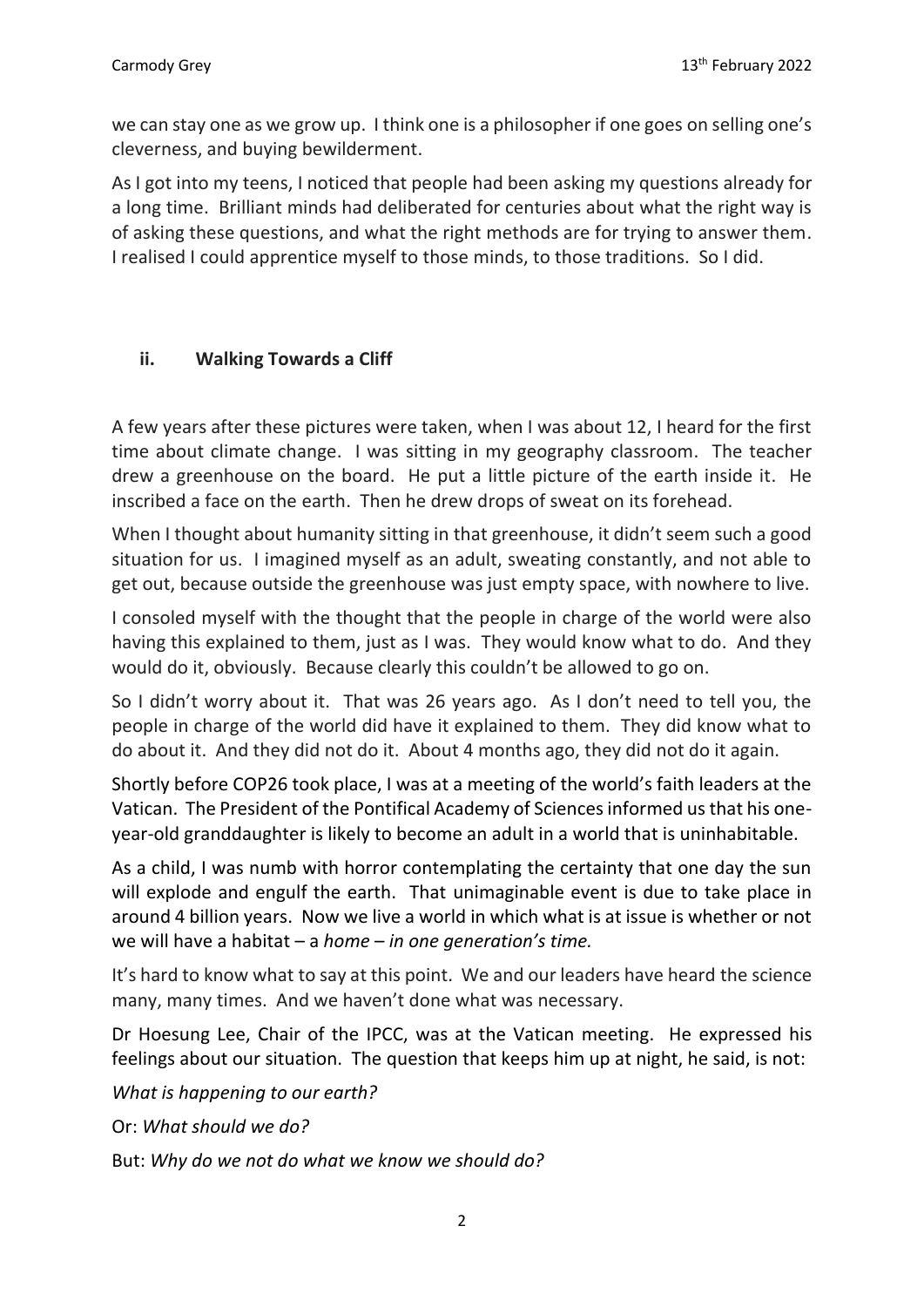The first two questions are well-answered by science. The last hangs in the air. As someone who has been asked to speak about this issue for many years now, I lie awake at night wondering the same thing. After we have heard the facts so many times, and still here we are, what's the point of saying it again? It feels like handling a rubix cube which is built to have no solution. You feel like dropping the cube, going away and giving up.

A few years ago, I did that. I stopped taking up invitations to speak about it, because I didn't know what there was to say anymore. I figured that until I had something different to say, I was just part of the problem.

Now I am trying again, because I did what I am about to suggest we all do: *stop* and *think*.

Let me tell you a story. A crowd walks together. At some point one of them notices that there is a cliff ahead. The news spreads slowly through the group. Some take a while to be convinced of the reality of the cliff. But as time passes, they can all see that if they continue to go in that direction, they will walk off it. They talk to each other shrilly about how we all need to change course. But still they walk on. At this point pretty much everyone knows what is going to happen. They say they wish they could change course, but they seem unable to.

Every one in the crowd wants to live. Everyone knows what is required, in these circumstances, to go on living. They need to change direction. Everyone has agreed that changing direction would be a good idea. Some of them actually love each other very much, and want others to go on living too.

They talk quite openly about how strange the situation is, how odd it is that they can't seem to change course. As they talk, they advance towards the edge. Sadly, they come to terms with the fact that they will not change direction after all. And they start saying goodbye to each other.

### **iii. 40 years of knowing 'The Facts'**

What happens next in this story? I don't know. But all we need to do to find out is wait and see. Although we don't need to actually go on walking for the cliff to come closer. We just need to do nothing. All that needs to happen is the passing of time.

The story I've just told you wouldn't happen in a book, because it wouldn't make any narrative sense. How will we tell such a story to our children, and their children? Incidentally, one of the best definitions of philosophy is from Plato: philosophy is telling the right stories in the right way. Well, this is a story that needs to be told. Because our children are growing up to face a world that is uninhabitable. And one day they will find out that *we knew* they would grow up to live in such a world; we knew what we needed to do to stop it, and we didn't do it. Because nearly everything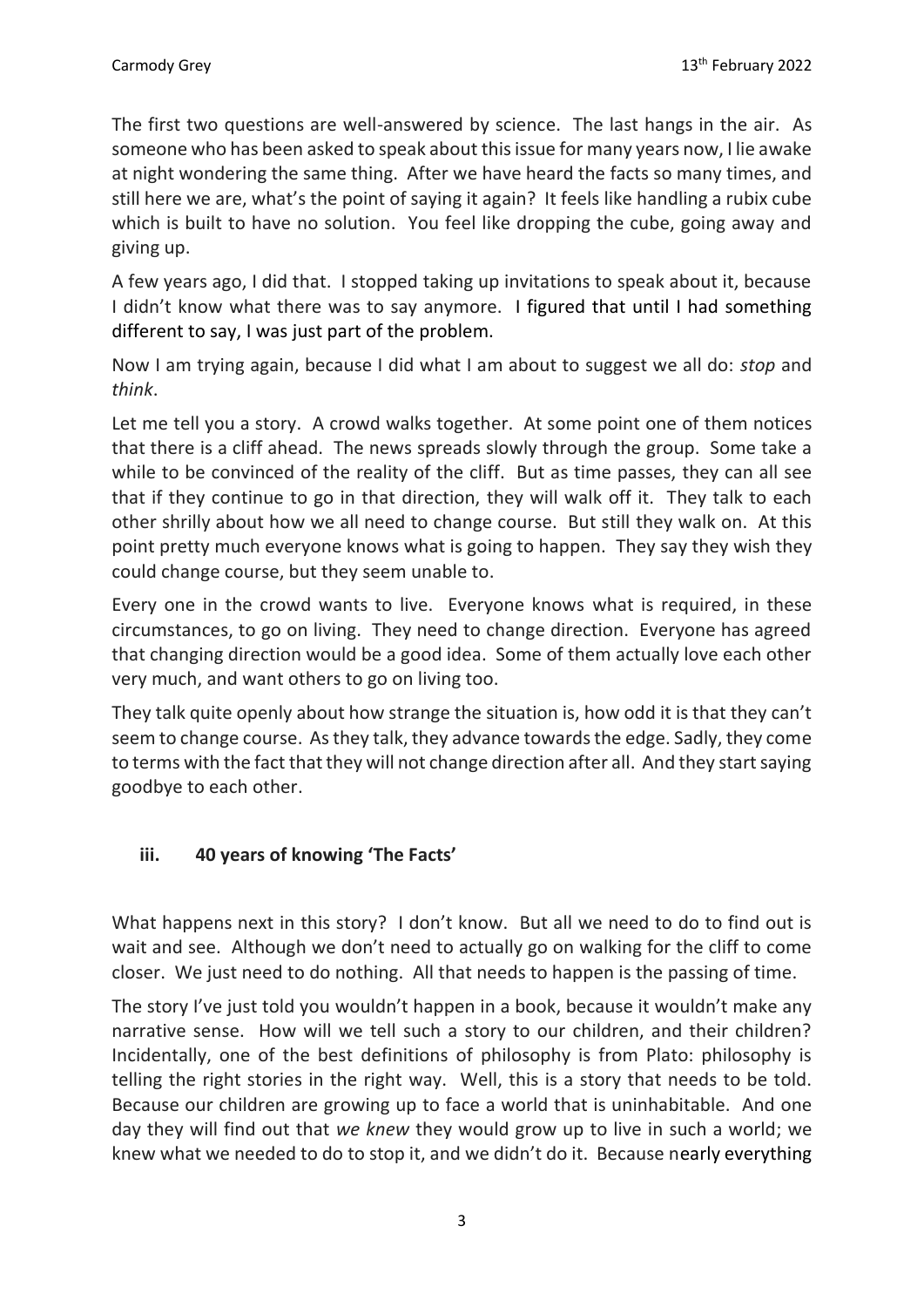we understand about fossil fuel emissions leading to global warming was understood in 1979.

That is strange enough, but the story is stranger still. This crowd, once they saw the cliff coming up ahead of them, didn't just walk ahead; they actually ran.

*We have done more damage to the climate in the years since we knew what we were doing, than we did in the rest of human history put together.* Not only was our knowledge of what we were doing not enough to stop the damage; it was not enough to stop us doing it more, and worse, than ever.

It is not shocking, by itself, that we accidentally started destroying ourselves with fossil fuels, in the same way as it was not surprising that people used to smoke when they did not know that it was killing them. We simply did not know what we were doing in the industrial revolution. What is a surprise, what calls for explanation, is this: *that once we knew the science, we did not stop, but speeded up.* 

This is the great overlooked feature of our situation, and that overlooking is very dangerous. Once we did know the science, we did not stop.

This sounds bleak. But it is only bleak if we do not learn the lesson. As I say to my students; there is no need to be anxious about making mistakes. The problem is if we do not learn from the mistakes we make. The nauseating repetitiousness of the conversation about climate change consists in this. We go on presenting data, reciting climate science like a mantra. But *science alone* is about as helpful as calmly informing someone that smoking will kill them, or that eating junk food will cause an X% rise in their chances of developing bowel cancer. It does not – demonstrably – cause them to stop smoking and going to Burger King.

# **iv. Values: Missing in Action**

People are fond of quoting Einstein's dictum: madness is doing the same thing over and over again while expecting different results. I have often said this about our situation, but I now think it's not a good description. We are not mad. That's too easy, because insanity is not a choice.

The truth is harder. It is the narrowness of our thinking, our thinking only in one register; our modern obsession with 'the scientific' as the ultimate form of grasping reality. We mistake information for knowledge. We mistake facts for the truth. They are not the same. Facts can function untruthfully. Information is just bits of stuff, zeros and ones. It does not add up to understanding.

The missing link in our response to climate change is *not* information. If it is knowledge we lack, then it is knowledge not about the universe, but about ourselves. As Caesar warned: "The fault is not in our stars, but in ourselves, that we are underlings." It is of literally existential importance that we stop and think, not about the universe, but about ourselves. If we do indeed live in 'the Anthropocene', then understanding the human has never been more important.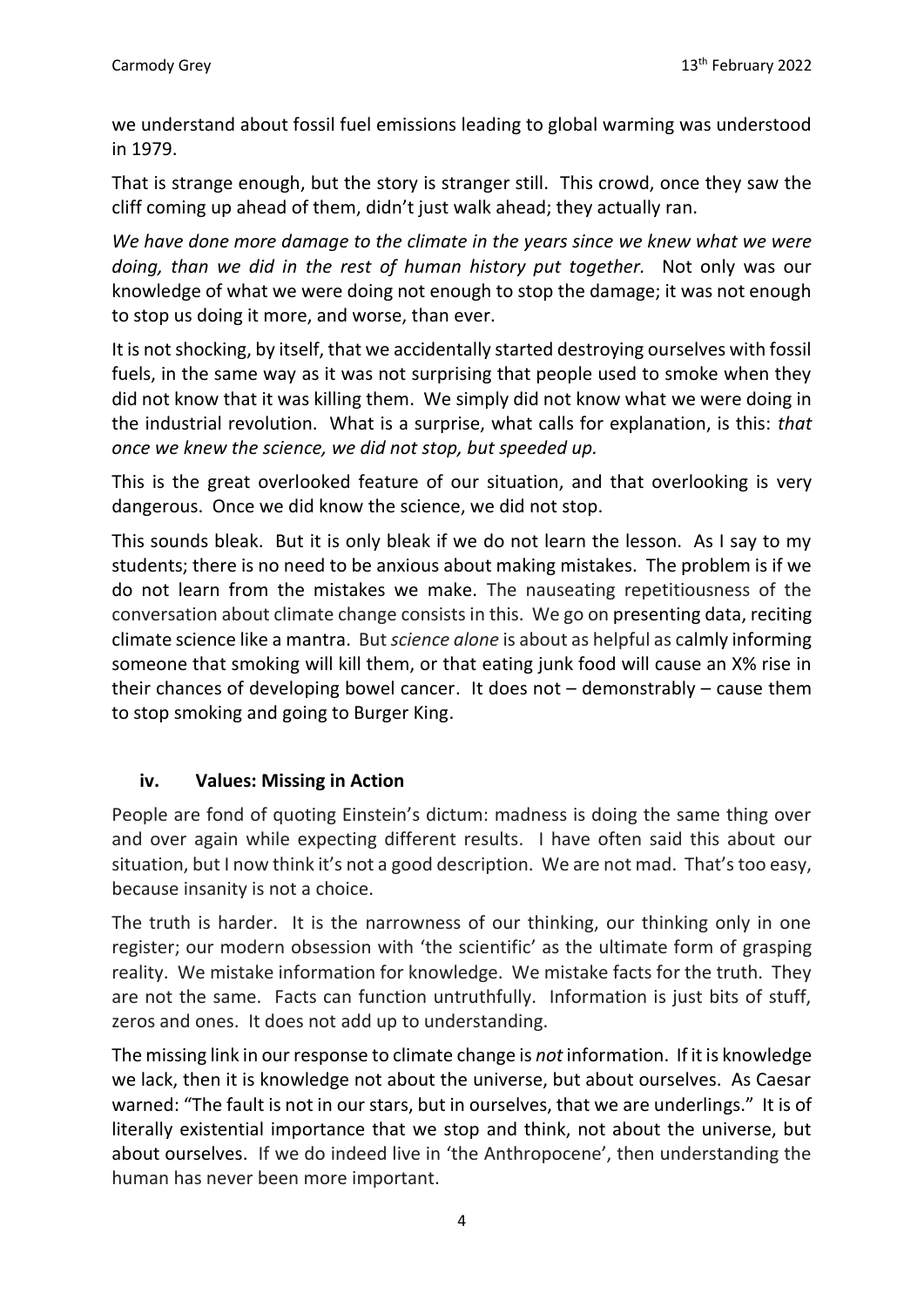*Facts by themselves do not have any motivational power for us at all.* Nobody ever gave their life for a mere fact. Facts gain motivational power when they relate to or connect with something that is important to us. What determines our actions is not so much what is true, as it is what is *important.* What we care about. It is our *values* that cause us to identify certain things *as facts*, to put them in an order of relevance, to prioritise some over others.

For example, the mere 'fact' that you are in pain does not *all by itself* make me respond to you. For it may be that it does not have any meaning or significance, for me, that you are in pain. 'The fact' that you are in pain needs to relate to a sense I have of what is important; for example, an imperative to help those in need. In the same way, the mere fact that more than 3 billion lives will become unliveable with the 2.4 degrees of warming we are now facing may have no importance for me. If that is the case, knowing this fact will change nothing about my behaviour. Looking at where we are now, it is quite plain that those lives are not that important to those who hold the reins in our world.

Philosophy, and its allied disciplines of theology and ethics, are the disciplines concerned precisely with this; not *just* the true, but the good. Not *just* with what is, but with what should be. Not *just* with the world as it is given, but the world as we can make it, want to make it, as we must make it. Not just with facts, but with values.

### **v. 'Wicked Problems'**

Let me introduce, or reintroduce, you to the concept of a wicked problem.

Firstly, how we define a wicked problem determines the solution. So what counts as a solution is not obvious from the outset. Secondly, how we define the problem and its solution is a matter of worldview. Third, many different perspectives, values and disciplines are involved in both framing it, and in solving it. Finally, and following naturally enough, 'information' is not enough to solve the problem, because what at issue is how the problem is defined, by whom, and what is going to count as success in addressing it, which is a matter of perspective and value judgement.

Climate change, and the other great environmental crisis which is biodiversity loss, is wicked to an extreme degree. Why? Because the number of different values, perspectives and worldviews involved in defining this problem and exploring a solution is effectively unlimited. The 'stakeholders' in the solution are every human being. And not just individuals, but also the different bodies and communities at multiple scales which claim to represent or speak for those individuals. And this without considering that increasingly something like perspectives and preferences are attributed to nonhuman creatures and systems.

Further, the wicked problem of environmental change is going to amplify and ramify; it will become more and more wicked. For we have in a certain sense already failed to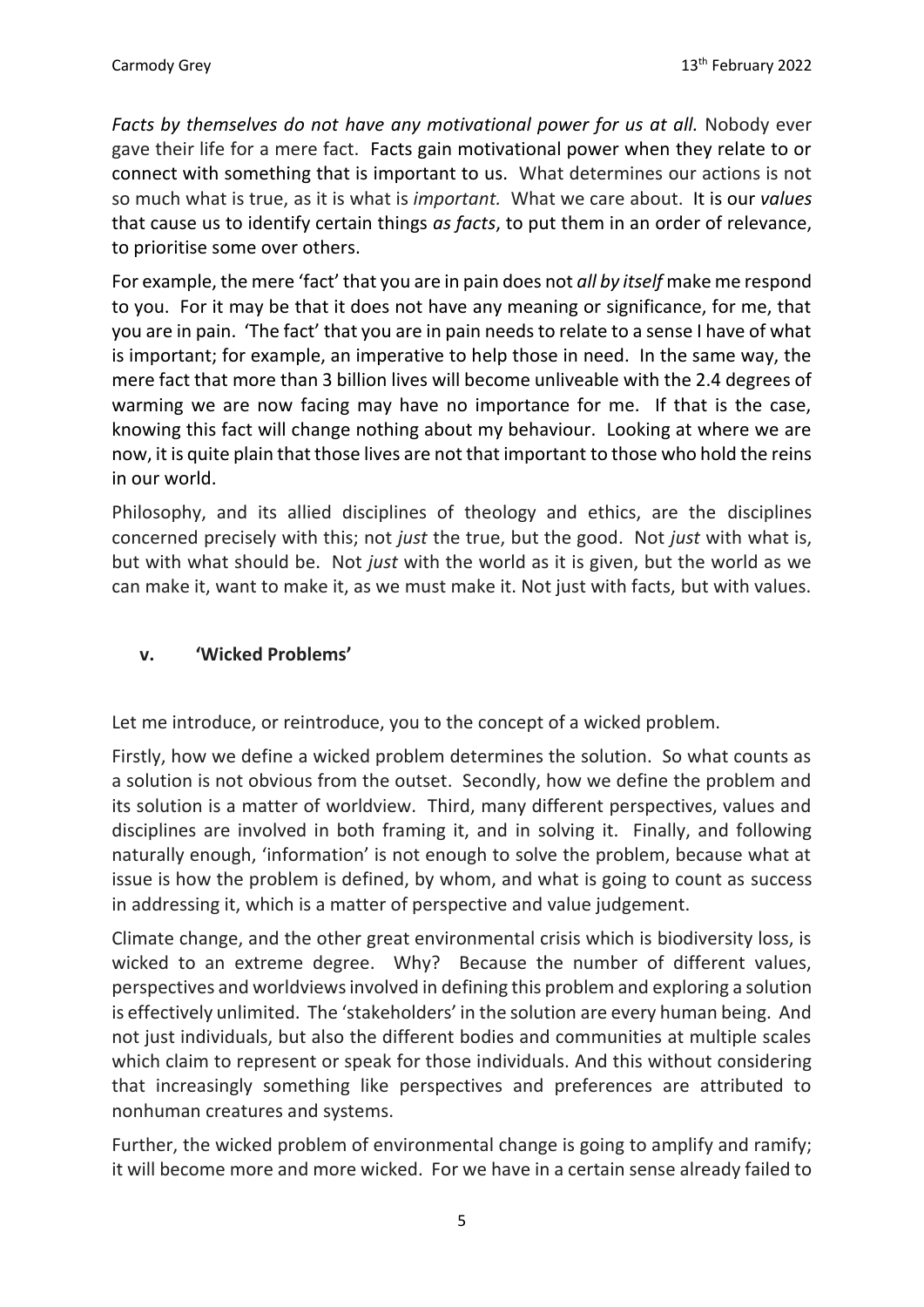'solve' this problem, in the sense that climate change is already happening, and will go on happening. And with climate change will come many associated crises. Food shortages. Water shortages. Poverty. Migration. Political instability. War.

There will be pressures on our social infrastructure and moral commitments in ways we can't even imagine. What will it mean to 'believe in human rights' when there are billions of human beings on the move? We need to be able to respond to these challenges with a degree of unity, collective clarity, consistency, joined-up-ness, that we have not so far showed ourselves capable of. And this is just as the conditions for such solidarity become not easier, but more difficult, as environmental change fragilises the ties that bind.

If I was going to summarise what's at stake in a wicked problem, it would be this. A wicked problem throws into question *how we measure success.* 'Success' is a vector word. It trades on a picture of where we are coming from and where we are going. The larger and more multiscalar a particular problem is, the wider the canvas, the higher the impact of how we measure 'success'. And success is a matter of value, because what counts as 'success' depends on where you think you're starting from, and where the goal is. What the goal is set by what is important to you. That's pretty much the definition of a goal. Human action, as Aristotle also said, is by definition goal-oriented, and so matters of value are fundamental to human action. The way in which we measure success, what we take success to mean: this depends on what we think being human is all about.

# **vi. Wicked = Human**

I find the characterisation of a "wicked" problem funny. Because these characteristics almost exactly describe my daily work: the daily work of the disciplines we call 'the humanities'. History, literature, philosophy, theology, ethics. If the work of these disciplines is categorised as 'wicked', in contrast to 'traditional' problems, we have an interesting insight into how the modern mind works! The categorisation of this sort of problem as 'wicked' tells us less about the world, and more about how we now think about thinking itself.

It seems the term 'wicked problem' is supposed to indicate a problem that cannot be solved in the terms of science alone. But what is so wicked about *not* being 'scientific'?

A friend of mine, a professional research chemist, asked me recently: Carmody, what do you actually *do* all day, in philosophy and theology departments? Well, the answer is, we tackle the wickedest of problems: the problem of what a human being is, how we should live, what should count as 'success' for me, for humanity. The purpose of these disciplines is to think coherently, intelligently, rigorously, on our identities, our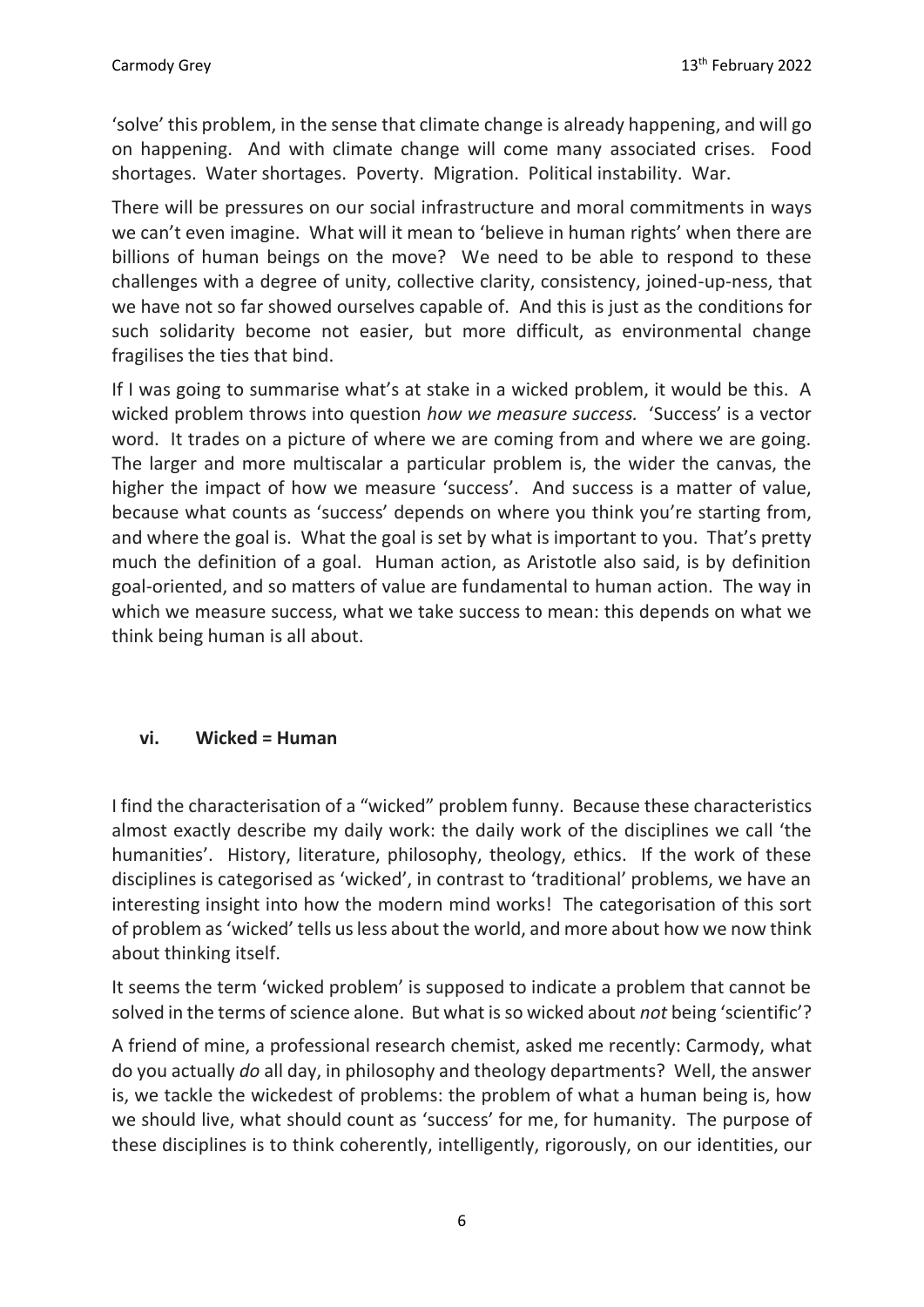values, our self-understanding, our place in the world, our goals; on what is important to us, what matters to us, who we are, who we can be.

Sometimes in the scientific literature there is talk about 'taming' wicked problems. But wicked problems don't need to be 'tamed'. That supposes they're intrinsically hostile; that their 'wildness' is a problem. But they aren't hostile or wicked; they're simply human. All our deepest problems are like this: complex; incapable of final resolution; it's not clear what would count as finally solving them; they cross many boundaries of disciplines, time and space; they're multiscalar and multifactorial; they involve many different perspectives; and – above all – the outcome matters almost impossibly much.

That we call 'wicked' any problem that is not resolved in the simple terms of science – a problem that is difficult, complex, ambiguous, variable, multiplicitous, uncertain, where the enquiry is in principle unfinishable  $-$  reveals what we (now, in modernity) think reasoning and thinking is: that it should produce clear-cut answers within clearly delimited boundaries to well-defined problems, and not to be able to do that is a kind of failure. I have come increasingly to the view that this picture of reasoning is a major cause of our apparent inability to rise to the kind of challenge that something like climate change is.

Does their ambiguity, their open-endedness, mean we can't think coherently, responsibly, systematically, effectively, about them? Not at all. If it did, philosophy wouldn't exist. But it does mean we need a different sort of rationality, one which is adapted to handling not just truths, but goods; not just facts, but values; not just what is, but what should be; not just the empirical world, but the world of meaning, which is the world human beings actually live in. Welcome to philosophy.

# **vii. Thinking Versus Calculating**

In *Hitchhiker's Guide to the Galaxy*, the protagonist famously proposesthat the answer to the question of the meaning of life is 42. Everybody finds this funny. Why? Because everybody instinctively understands that the meaning of life is not that sort of problem.

Saying that the meaning of life is 42 is not *thinking*. It'sjust *calculating*. What we have been doing with the environmental crisis is *calculating*, and then repeating the results of the calculations, more and more loudly.

There's a great line in the last Avengers movie: Iron Man's daughter says to him, "I love you *three thousand"*. It's funny and sweet, because we know love doesn't come in units. It is strange that we value quantative reasoning as the highest kind, because absolutely no-one expresses their sense of what is most important to them in units. (Wall Street 2) But as Avengers and every other film tells us, it is things like love and beauty – unquantifiable things, things that are in themselves intangible - which shape and govern our lives.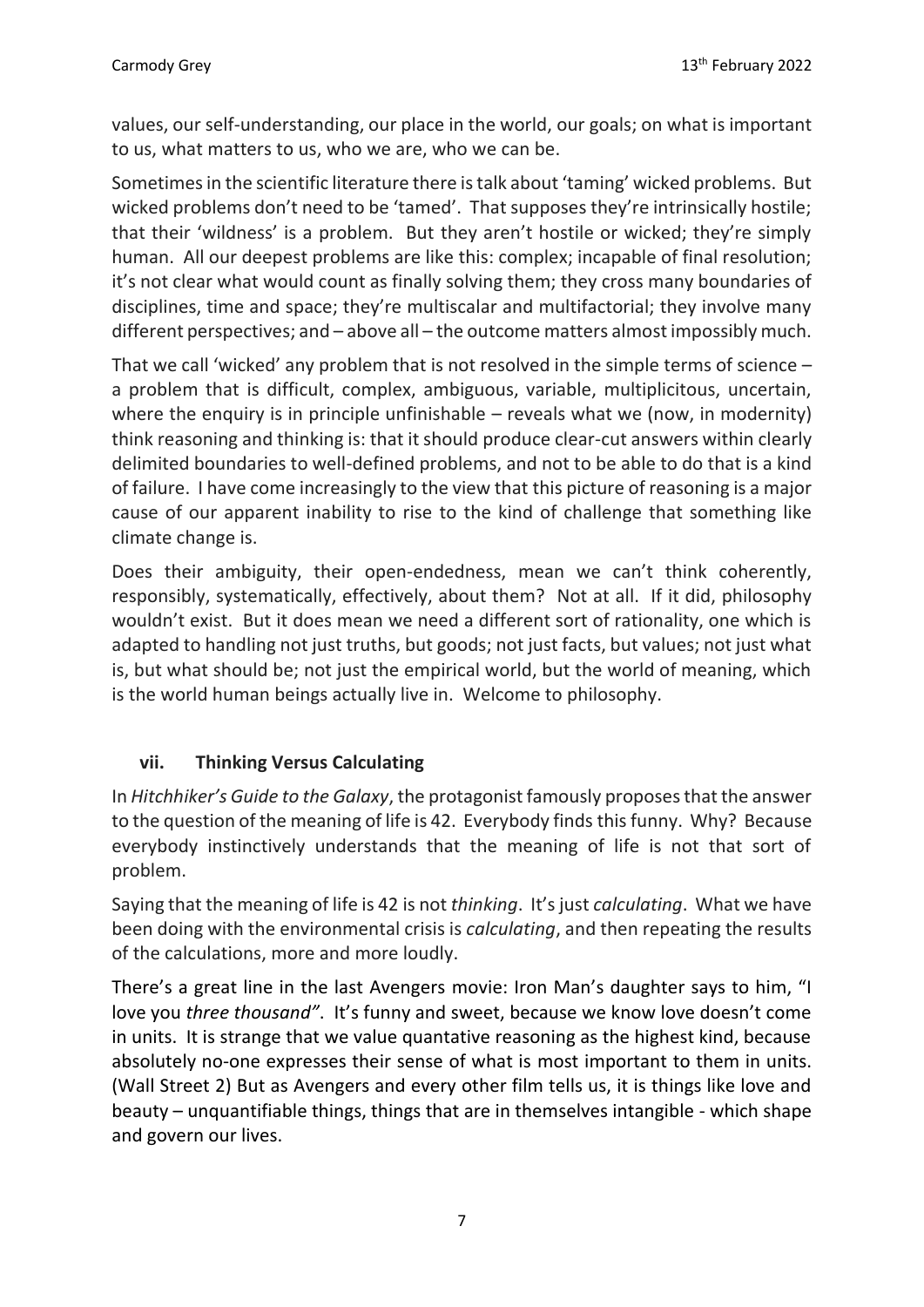Once upon a time, people believed that it is love that is the driving force of everything altogether; that is the motive force of reality itself. As Dante put it: it is love that moves the sun and the stars. We don't believe that anymore, for the most part. But we do still instinctively sense that we cannot quantify what is most important. We capture that instinct in thoughts such as: "He knows the price of everything and the value of nothing."

If we do not learn to respect the distinctive kind of rationality with which we think about values, purposes, meanings, goods, how to negotiate between different visions of what is important in a world we urgently need to share, there is little hope for us.

We are desperately short of time, yes. Too short of time for philosophy, we might think. But I would answer that we are so short of time we *must* do philosophy, and do it urgently. We don't have time *not* to think deeply about our values.

*We need to learn to think as though thinking matters.* Not just calculating; not just gathering data and repeating it. Actually *thinking.* That's why philosophy has everything to do with it.

And how is good thinking shaped? What conditions do we need for good thinking?

### **viii. Questions We Cannot Avoid**

Humans have always, in the history of what we call culture, pursued philosophy as primary. Civilisations before our own put the search for meaning, the articulation of value (in which religion was fundamental, incidentally) at the centre of their intellectual, moral and political life. They recognised that information is not the same as knowledge; that knowledge is not the same as wisdom; that 'what' is not enough to know how to live; we also need 'why' and 'how'.

What sets our civilisation apart against this history  $-$  the civilisation that we call 'secular' - is that we no longer understand or respect the distinctive kind of rationality with which we think about values. We are a society obsessed with the primacy of scientific knowledge. Which is ironic, because humanistic of reasoning is the reasoning that counts with us most decisively. Human beings are creatures of love before they are creatures of truth. Truths that do not relate to what we love have no power for us. It is true that people will starve, freeze, burn, lose their homes, and go to war, because of fossil fuel emissions. But is it important? Do I care? Why should I?

Our relentless cultural and political downgrading of the humanities is an immense act of self-harm with serious consequences. Because we are motivated by values, identities, goods, not facts alone. We don't have the choice in that. We are animals, not computers.

The only choice we have is whether to reflectively engage with that. And we need to, in order to live conscious and free lives. But not only do we always nee; we need to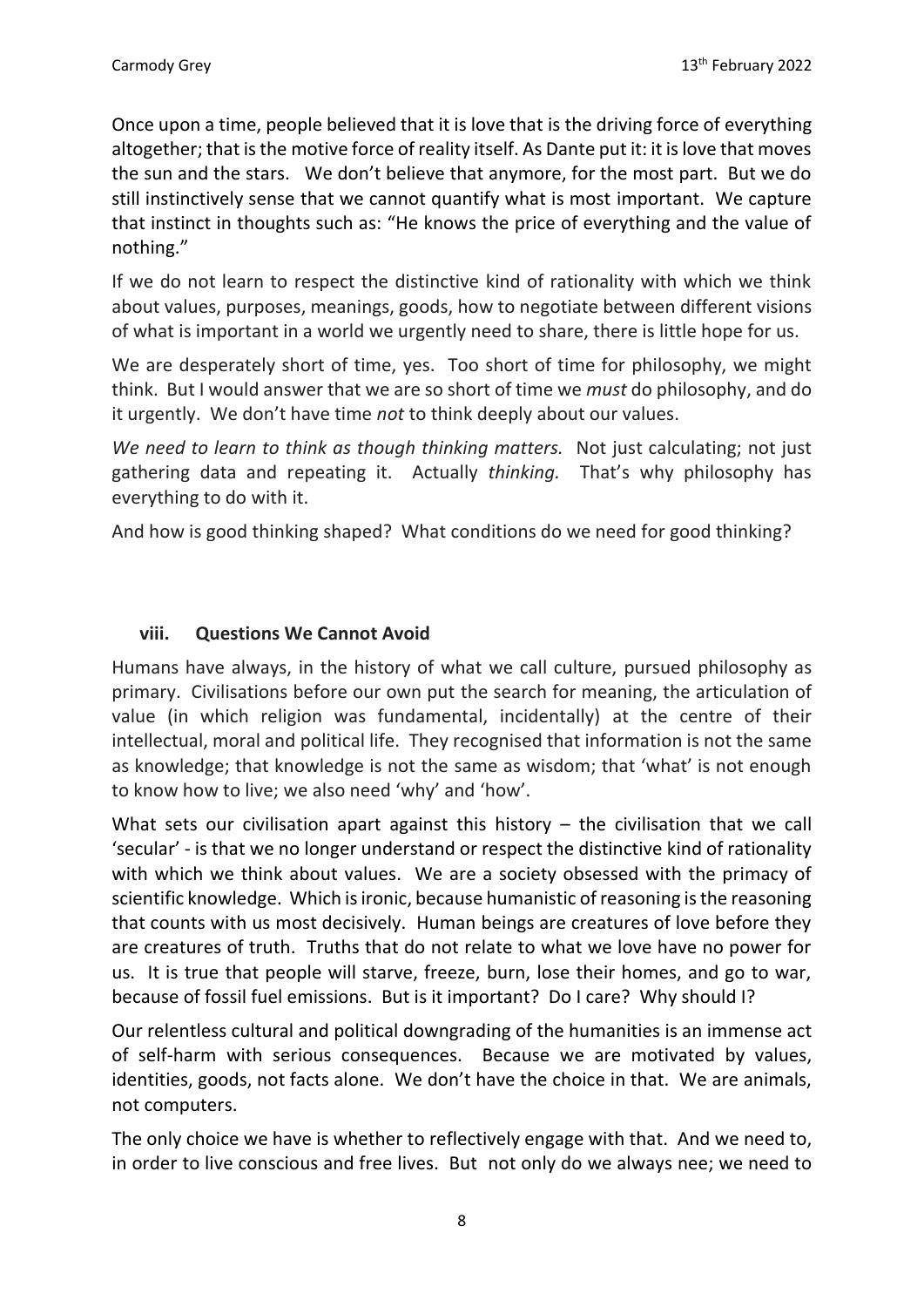do it particularly when times are dark and difficult; when the questions facing us are tough; when the existential stakes are high.

What is a human being? What do we ultimately have in common with each other? What are the ultimate goods that should govern our lives? We casually refer to 'our common humanity', but we almost never stop and wonder what that is. We do not like to address these sorts of questions, because we cannot answer them quantitatively. We think we can get around them by flinging larger and more brilliant technologies around, or having better business ideas. We cut funding for the humanities and put it into STEM subjects and enterpreneurship schemes.

But businesses, technologies, and laboratories do not help us to discern what kind of future we want, what kind of world we want to create. They may help us secure it, once we know what it is. But if we do not really think about what kind of future we want – what it is all *for* – then the business, technology and government serve only to amplify our confusion, or our selfishness, or our shortsightedness.

Questions of value, identity and goodness may look abstract and remote in our science-obsessed society. But we can see how completely concrete they are if we notice that they are fundamental to posing, let alone answering, the pressing practical questions which underpin what we choose to actually do – everything from governance and politics, to business and technology, to science itself.

### **ix. An Example: Biodiversity**

Let me give you a concrete example, taken not from climate change but from the biodiversity crisis.

What is biodiversity, and why is it good? This question may seem banal, since one is unlikely to hear an ecologist, or anyone else, saying that biodiversity is bad. But its value is not as obvious as might be supposed.

To inhabitants of mangrove forests in Bangladesh, the forms of large vertebrate diversity known as the Bengal tiger and the Nile crocodile may count as biological difference, but it is not obvious that they are good, responsible as they are for the gruesome deaths of hundreds of villagers each year. To inhabitants of the southern hemisphere, the mosquito is hardly a desirable form of biological difference. Europeans waged efficient war on the ancient megafauna of Europe in order to create their civilisation in this continent. If we say that they shouldn't have, we need to notice that the reintroduction of wolves has been immensely controversial, and we need to ask how we would feel if bears and sabretooth tigers were being restored to Hampstead Heath.

Why should we preserve charismatic megafauna, when it's expensive and the numbers involved are absolutely tiny and now ecologically insignificant, such as with the snow leopard? And anyway, apex predators can now easily be replaced by human beings. Humanity has waged earnest war on millions of microorganisms throughout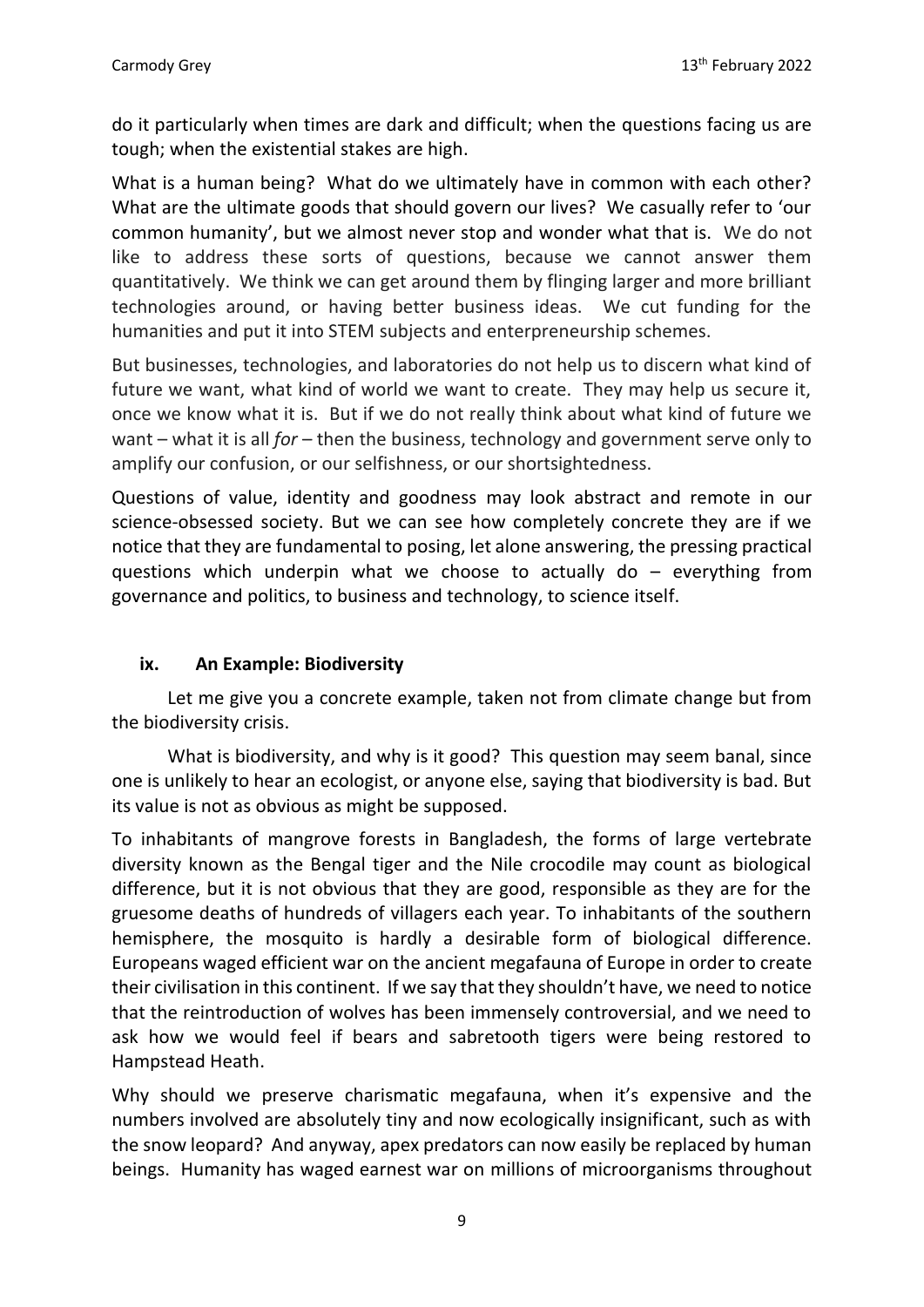human history, as a result of which we live longer and healthier lives: cholera; tuberculosis; the bubonic plague; and the common-or-garden germs we routinely exterminate in our homes.

Rephrasing "biodiversity" as "biological-difference" sharpens the point. Why is it that the difference of creatures is good? Where does our instinctive sense that *more* variety and not *less* is desirable come from? It's not actually obvious. The Elizabethans, for example, were well-known for their identification of some creatures as bad, as evil; it was they originated the concept of 'vermin', and started an extermination programme. What biodiversity is and why it is good actually needs to be argued for, and its value balanced against other values. Consider the recent debate about whether we should, if we could, eliminate the malarial mosquito using genetic engineering. The relative value of human and nonhuman lives needs to be measured and assessed; the relative value of individual animals over against species and habitats; and, most dauntingly, the relative value of different human lives, poor and wealthy, north and south, young and old.

As for the idea that we should affirm biodiversity because we are somehow 'part of it all', it's worth remembering that many civilisations have thought of the human being as a sort of alien in the world, not at home here at all, hoping only to escape from it. The affirmation of this material and biological world as intrinsically good is something historically contingent. Even ecologists themselves cannot agree whether we are truly "part of it all" as far as defining biodiversity is concerned, or whether humans need to be excluded from biodiversity itself.

I could give almost endless further examples. How we assess the good of a life now versus the good of a life that doesn't yet exist? How we can claim to 'conserve' natural systems if nature is in a constant state of flux? Which state of an ecosystem is held to be its 'normal' state, if nature is not a balance in eternal equilibrium, but a continual flow of change? When does the good of individual autonomy become overridden by the good of saving everybody from themselves?

Behind all these questions hovers a favourite concept of the environmental movement – *sustainability*. Without philosophy, nobody stops to address the glaring questionmark that that concept is. *What do we want to sustain*? Which is to say: *What is it all for?*

### **x. A culture without the virtues or the skills**

But our civilisation has let the methods traditionally used to address these questions of value die of neglect. These methods were at one time called 'moral reasoning'. Disciplined, informed, rigorous, careful reflection on what is good. Instead, in this time when we urgently need to do philosophy – to reflectively and thoughtfully engage with questions of value – decisions about what is important to us are increasingly made by nonhuman or artificial intelligences; or they are made by the invisible operation of unaccountable global powers. We live in a rather undemocratic age, and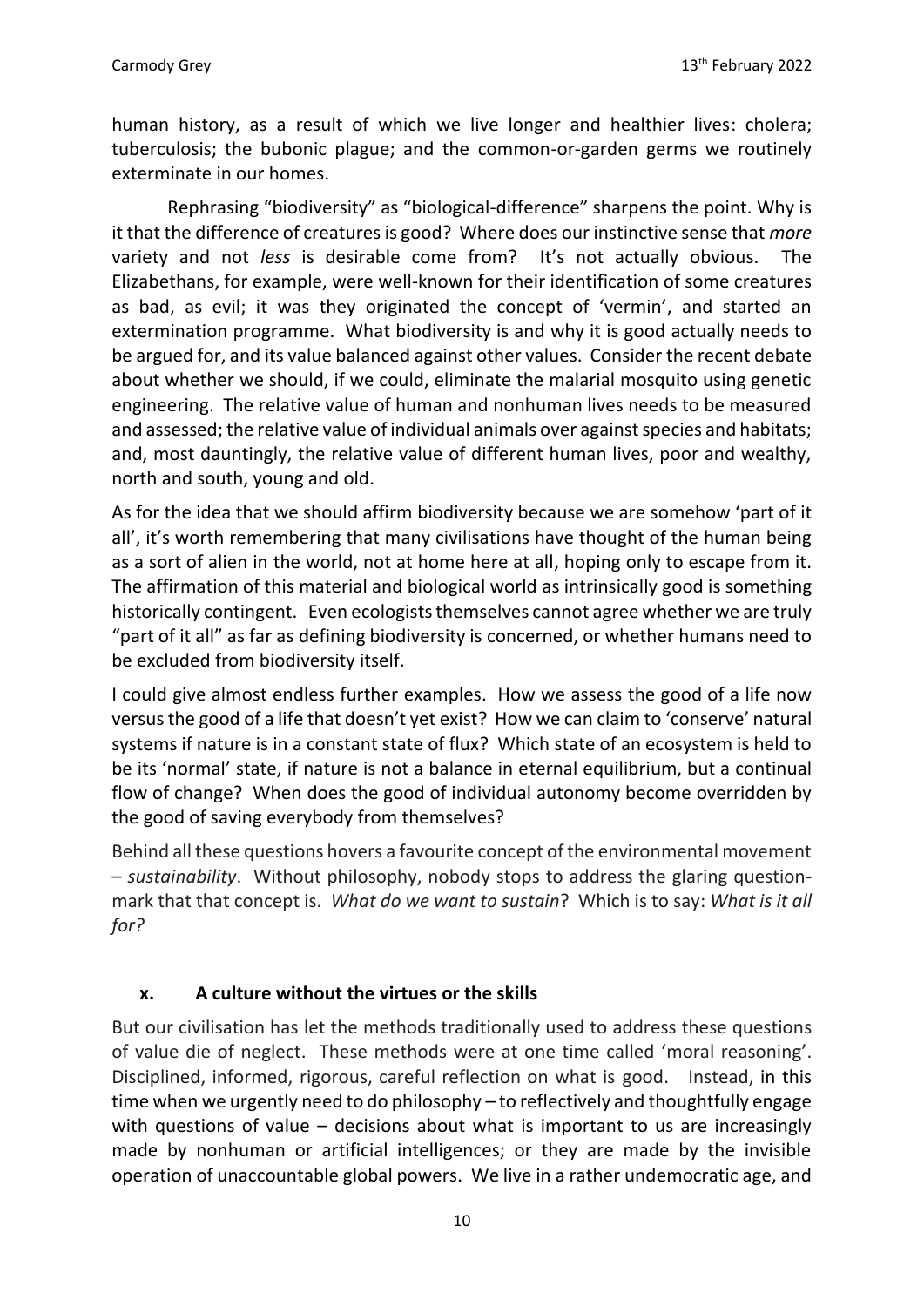it is becoming more undemocratic just as the participation of all 'stakeholders' becomes more and more urgent.

I see three options.

We can do what we have been doing. We can go on repeating numbers and reciting data.

We can outsource decisions about our shared future to these powers. Artificial intelligence, and a small number of elite and unusually unelected human representatives.

Or we can – in this deepest and widest sense – do philosophy, and do it together. We can start having a shared conversation about the goods that we most value, and what we think everything is all about, so we can know what it is we want to sustain.

I think we should do philosophy.

But we need to learn again how to do it, because our society has lost touch with its philosophical heritage. We no longer believe that the goods which govern our lives and choices are things about which we can think well or badly; which can respectfully, meaningfully, rationally argue about. We no longer believe that intellectual virtues are real virtues, and that we need to nurture those virtues in ourselves and others in order to protect a shared culture of enquiry about what is important to us. Virtues of patience, self-control, humility. These qualities are fundamental to what Aristotle described as an *educated mind*: an educated mind, he said, is a mind which can entertain a thought without accepting it.

And we have lost the skills too: skills of clarity, articulateness, exactness of thought and speech. Learning how to say what you mean. Learning how to hear what others have *actually* said, not what you want them to have said, or fear them to have said. And we have lost the dispositions, the most important of which I have already mentioned: curiosity. A desire to learn, to understand, to grow.

All these qualities of mind are the opposite of the qualities engendered by extended use of contemporary communication media and culture: impatience; lack of selfcontrol; inarticulacy; intolerance; sound-biting; short attention spans; dogmatism.

If we do not resist this trend, and cultivate the traits for good thinking, how can we have a conversation about the shared goods we need to be able to go forward together?

### **Conclusion**

Science is necessary, but it is not sufficient. We are not computers. We are animals. We are motivated by loves, fears, cares, concerns, beliefs, vulnerabilities, desires, hopes. The door that leads us to future does not pass through facts, but through the purposes, meanings, goals that give those facts context; that make the facts mean something to us.